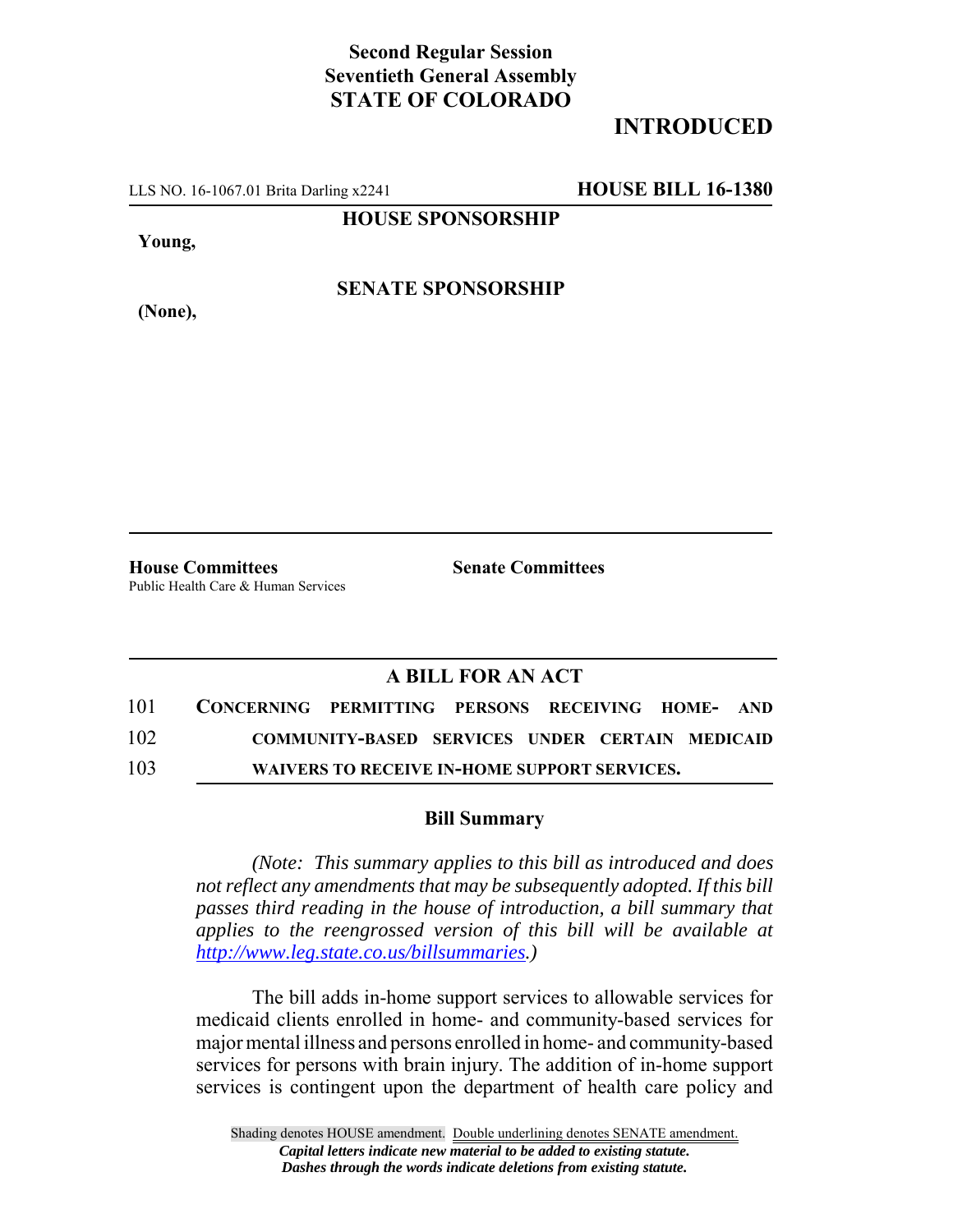financing receiving federal authorization for these services.

*Be it enacted by the General Assembly of the State of Colorado:*

 **SECTION 1.** In Colorado Revised Statutes, **amend** 25.5-6-1201 as follows:

 **25.5-6-1201. Legislative declaration.** (1) The general assembly finds that there may be a more effective way to deliver home- and community-based services to the elderly, blind, and disabled; to disabled children; and to persons with spinal cord injuries, that allows for more self-direction in their care and a cost savings to the state. The general 9 assembly also finds that every person that WHO is currently receiving home- and community-based services does not need the same level of supervision and care from a licensed health care professional in order to meet his or her care needs and remain living in the community. The general assembly, therefore, declares that it is beneficial to CLIENTS RECEIVING HOME- AND COMMUNITY-BASED SERVICES FOR the elderly, 15 blind, and disabled, clients of RECEIVING home- and community-based services FOR PERSONS WITH MAJOR MENTAL ILLNESS, CLIENTS RECEIVING HOME- AND COMMUNITY-BASED SERVICES FOR PERSONS WITH BRAIN 18 INJURY, to clients of the disabled children care program, and to clients enrolled in the spinal cord injury waiver pilot program, for the state department to develop a service that would allow these people to receive in-home support.

 (2) The general assembly further finds that allowing clients more self-direction in their care is a more effective way to deliver home- and 24 community-based services to clients with major mental illnesses and brain injuries, as well as to clients receiving home- and community-based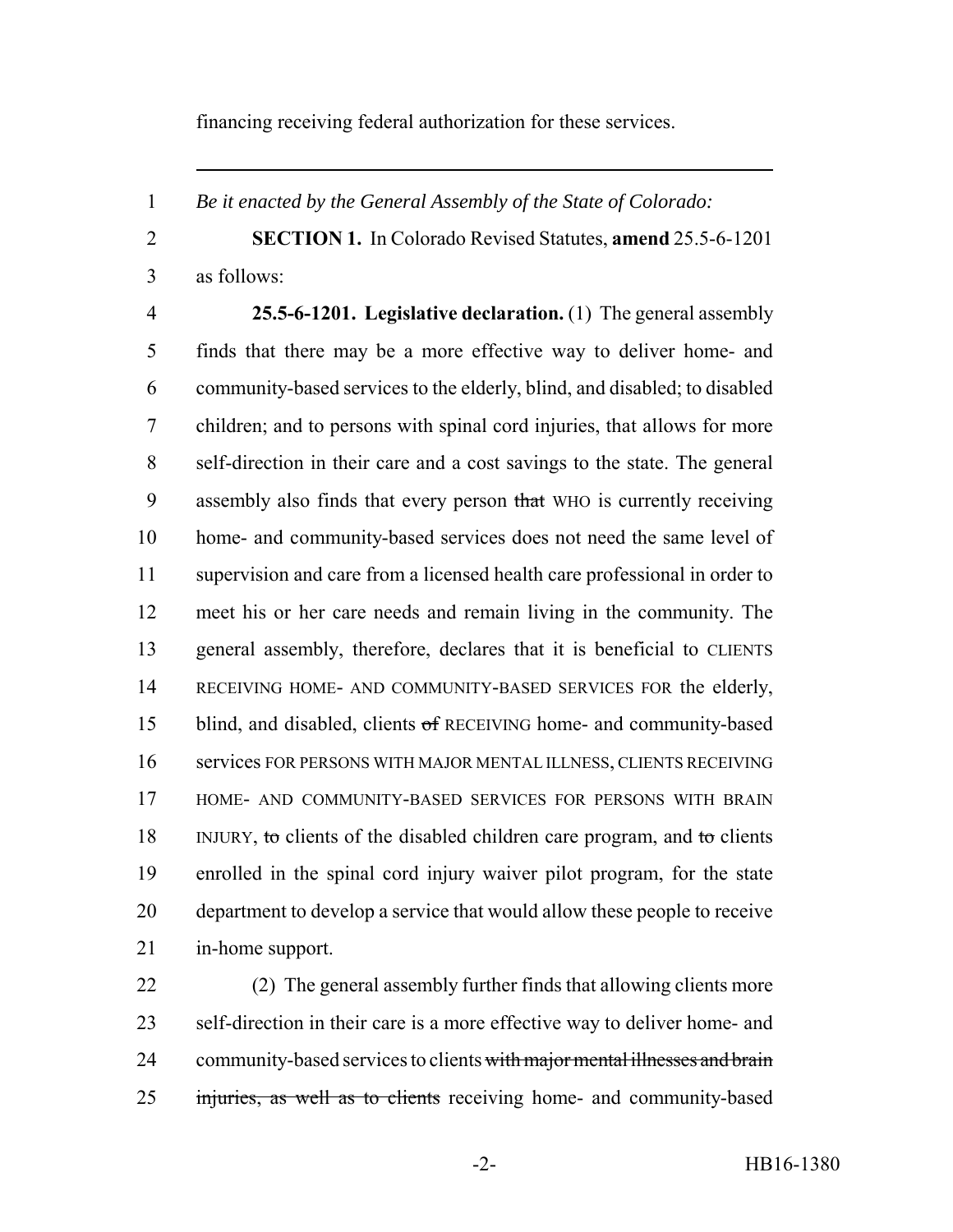supportive living services and children's extensive support services. Therefore, the general assembly declares that it is appropriate for the state department to develop a plan for expanding the availability of in-home support services to include these clients.

 **SECTION 2.** In Colorado Revised Statutes, 25.5-6-1202, **amend**  $(3)$  (a) as follows:

 **25.5-6-1202. Definitions.** As used in this part 12, unless the context otherwise requires:

(3) "Eligible person" means any person who:

 (a) Is enrolled in home- and community-based services pursuant to part 3 of this article, is enrolled in the spinal cord injury waiver pilot 12 program pursuant to part 13 of this article, or is enrolled in the disabled 13 children care program pursuant to section 25.5-6-901, IS ENROLLED IN 14 HOME- AND COMMUNITY-BASED SERVICES PURSUANT TO PART 6 OF THIS ARTICLE, OR IS ENROLLED IN HOME- AND COMMUNITY-BASED SERVICES 16 PURSUANT TO PART 7 OF THIS ARTICLE;

 **SECTION 3.** In Colorado Revised Statutes, 25.5-6-606, **amend** (1) as follows:

 **25.5-6-606. Implementation of program for mentally ill authorized - federal waiver - duties of the department of health care policy and financing and the department of human services.** (1) The 22 state department is hereby authorized to seek any necessary waiver from the federal government to develop and implement a home- and community-based services program for persons with major mental illnesses. The program shall be designed to provide home- and community-based services to eligible persons. Eligibility may be limited to persons who meet the level of services provided in a nursing facility,